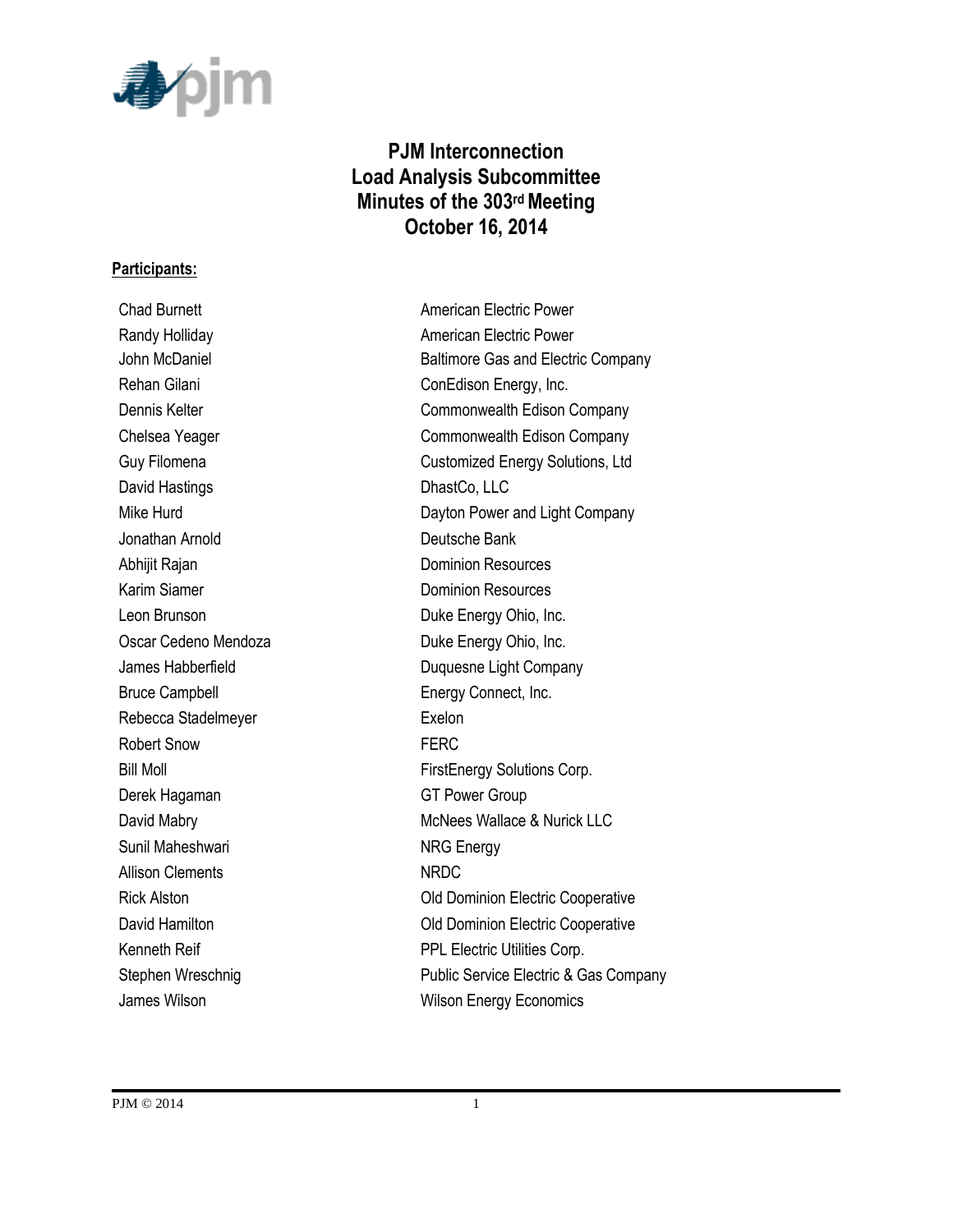

#### **PJM Staff:**

| John Reynolds, Chairman | PJM Interconnection, L.L.C. |
|-------------------------|-----------------------------|
| <b>Bridgid Cummings</b> | PJM Interconnection, L.L.C. |
| Tom Falin               | PJM Interconnection, L.L.C. |
| Andrew Gledhill         | PJM Interconnection, L.L.C. |
| Jason Quevada           | PJM Interconnection, L.L.C. |
| Patricio Rocha-Garrido  | PJM Interconnection, L.L.C. |
| Jennifer Warner-Freeman | PJM Interconnection, L.L.C. |
| Molly Mooney, Secretary | PJM Interconnection, L.L.C. |

## **1. ADMINISTRATIVE**

- A. PJM took attendance and asked for any additional agenda items.
- B. The December 5, 2013 meeting minutes were reviewed, marked as final, and will be posted.
- C. Mr. Reynolds reviewed Manual 19 updates clarifying the process of load adjustments in the load forecast.

# **2. PREPARATION FOR 2015 LOAD FORECAST**

Mr. Gledhill reviewed updates to Tables B7 and B11 in the load forecast report. The B7 table will now show DR product types as Limited, Extended Summer, and Annual. The B11 table will show load management detail and Net Internal Demand totals required for NERC reporting. A request was made to clarify the notes on the load management table to state it includes resources cleared in RPM auctions including incremental auctions.

The load forecast adjustments PJM has received to date were reviewed. These adjustments are large load shifts or significant loss of load. The Dominion load adjustment for datacenter growth analysis was updated and will be incorporated in the 2015 Load Forecast. The Dayton request for an adjustment to reflect model over-forecasting will not be incorporated as it does not meet Manual M19 guidelines. PJM is still waiting on a possible load adjustment from BGE.

Mr. Gledhill reviewed the forecast parameters for the 2015 Load Forecast and any changes to data that may be included. A preliminary RTO 2015 forecast was compared to the 2014 forecast with both the impact of a new economic forecast and an additional year of estimation accounting for half of the change.

PJM will continue to monitor any data changes, economic forecast changes, and load adjustment changes and update the model as necessary.